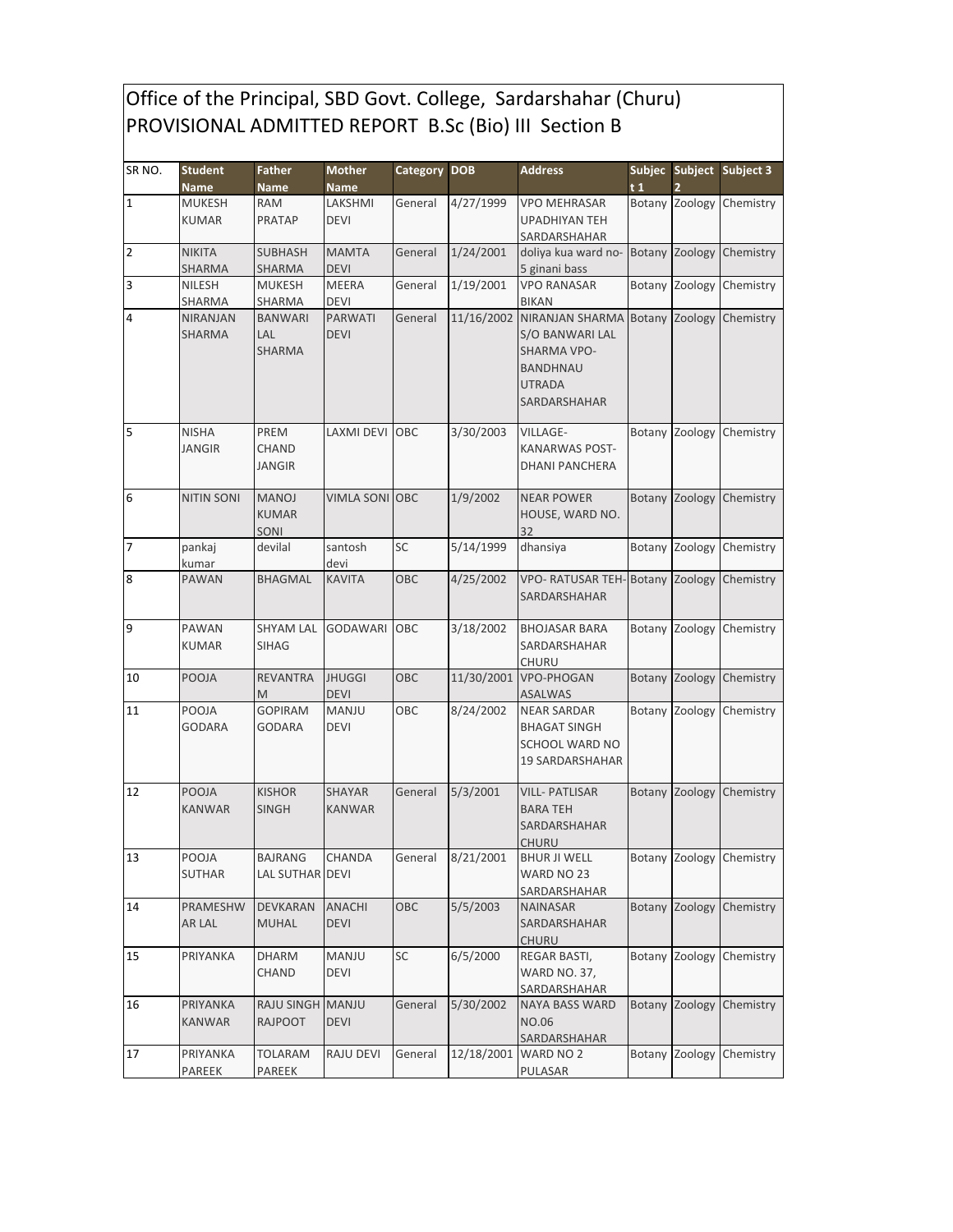| 18 | PRIYANKA           | <b>TULSI RAM</b>   | <b>TULSI DEVI</b> | General   | 9/4/2000   | word n009                   |               | Botany Zoology | Chemistry |
|----|--------------------|--------------------|-------------------|-----------|------------|-----------------------------|---------------|----------------|-----------|
|    | <b>PAREEK</b>      |                    |                   |           |            | bukansar chotta             |               |                |           |
|    |                    |                    |                   |           |            | gajusar                     |               |                |           |
|    |                    |                    |                   |           |            |                             |               |                |           |
| 19 | <b>RACHANA</b>     | <b>MAHAVIR</b>     | <b>BHANWARI</b>   | OBC       | 7/11/2000  | sardarshahar<br>JEEVANDESAR |               |                |           |
|    |                    |                    |                   |           |            |                             |               | Botany Zoology | Chemistry |
|    |                    | SARAN              | <b>DEVI</b>       |           |            | SARDARSHAHAR                |               |                |           |
|    |                    |                    |                   |           |            | CHURU                       |               |                |           |
| 20 | <b>RACHANA</b>     | <b>MANPHOOL</b>    | <b>JAMANA</b>     | OBC       | 8/4/2000   | D/O MANPHOOL                | Botany        | Zoology        | Chemistry |
|    | <b>SARAN</b>       | <b>SINGH</b>       | <b>DEVI</b>       |           |            | <b>SINGH SARAN</b>          |               |                |           |
|    |                    | <b>SARAN</b>       |                   |           |            | ,VILLAGE :                  |               |                |           |
|    |                    |                    |                   |           |            | <b>RAMSISAR</b>             |               |                |           |
|    |                    |                    |                   |           |            | <b>BHEDWALIYA</b>           |               |                |           |
| 21 | <b>RADHA</b>       | <b>KASHI RAM</b>   | RAMETI            | OBC       | 10/27/2001 | <b>VILL ARMALSAR</b>        |               | Botany Zoology | Chemistry |
|    |                    |                    | DEVI              |           |            |                             |               |                |           |
|    | MAHALA             | MAHALA             |                   |           |            |                             |               |                |           |
| 22 | <b>RAJENDRA</b>    | <b>MANIRAM</b>     | <b>RUKAMANI</b>   | OBC       | 2/26/2002  | RAJENDRA VILL-              |               | Botany Zoology | Chemistry |
|    |                    | <b>NAI</b>         | <b>DEVI</b>       |           |            | <b>MAHARAWANSAR</b>         |               |                |           |
|    |                    |                    |                   |           |            | POST-KHANDWA                |               |                |           |
| 23 | RAJENDRA           | PREMARAM SAVITRI   |                   | OBC       | 4/15/2001  | vpo -ramsisar               |               | Botany Zoology | Chemistry |
|    | <b>NAI</b>         | <b>NAI</b>         |                   |           |            | bhedwaliya                  |               |                |           |
| 24 | <b>RAJPAL</b>      | <b>BABULAL</b>     | <b>SONA DEVI</b>  | OBC       | 4/18/2004  | <b>VILL- BHADASAR</b>       | <b>Botany</b> | Zoology        | Chemistry |
|    | <b>JAKHAR</b>      | <b>JAKHAR</b>      |                   |           |            | <b>UTRADA TEH--</b>         |               |                |           |
|    |                    |                    |                   |           |            | SARDARSHAHAR                |               |                |           |
|    |                    |                    | <b>SUMITRA</b>    |           | 3/18/2002  |                             |               |                |           |
| 25 | <b>RAKESH</b>      | <b>OM</b>          |                   | OBC       |            | <b>VPO ADMALSAR</b>         |               | Botany Zoology | Chemistry |
|    | <b>KUMAR</b>       | PRAKASH            | <b>DEVI</b>       |           |            | <b>TEH</b>                  |               |                |           |
|    | <b>MAHALA</b>      | MAHALA             | MAHALA            |           |            | SARDARSHAHAR                |               |                |           |
| 26 | RAM PRATAP RAM DEV |                    | SANTOSH           | OBC       | 3/1/2003   | <b>VPO MELUSAR TEH</b>      |               | Botany Zoology | Chemistry |
|    |                    |                    |                   |           |            | SARDARSHAHAR                |               |                |           |
|    |                    |                    |                   |           |            |                             |               |                |           |
| 27 | RAMDYAL            | <b>GIRDHARI</b>    | SULOCHAN          | OBC       | 10/10/2001 | HANUMANNAGAR                |               | Botany Zoology | Chemistry |
|    | <b>JAKHAR</b>      | JAKHAR             |                   |           |            |                             |               |                |           |
| 28 | <b>RAMESH</b>      | PAPPU              | <b>JYANA DEVI</b> | OBC       | 4/7/1998   | <b>BILYOOBAS</b>            | <b>Botany</b> | Zoology        | Chemistry |
|    |                    |                    |                   |           |            |                             |               |                |           |
|    |                    | <b>KHAN</b>        |                   |           |            | <b>MAHIYAN</b>              |               |                |           |
|    |                    |                    |                   |           |            | SARDRASHAHAR                |               |                |           |
|    |                    |                    |                   |           |            | <b>CHURU</b>                |               |                |           |
| 29 | RAMKARAN           | <b>BHIKHA</b>      | CHANDA            | OBC       | 7/1/2002   | derajsar                    |               | Botany Zoology | Chemistry |
|    | <b>AACHARYA</b>    | <b>RAM</b>         | <b>DEVI</b>       |           |            |                             |               |                |           |
|    |                    | AACHARYA           |                   |           |            |                             |               |                |           |
| 30 | <b>RAVINDRA</b>    | <b>SHISHPAL</b>    | SHARDA            | OBC       | 8/21/2003  | <b>BABOSA MANIDER</b>       |               | Botany Zoology | Chemistry |
|    | <b>KATARIYA</b>    | <b>KATARIYA</b>    | <b>DEVI</b>       |           |            | <b>KE PASS CHURU</b>        |               |                |           |
|    |                    |                    |                   |           |            |                             |               |                |           |
|    |                    |                    |                   |           | 9/6/2000   |                             |               | Zoology        |           |
| 31 | <b>REKHA</b>       | <b>GANESH</b>      | CHUKI DEVI        | <b>SC</b> |            | REGAR BASTI,                | Botany        |                | Chemistry |
|    |                    | <b>RAM</b>         |                   |           |            | WARD NUMBER-36,             |               |                |           |
|    |                    |                    |                   |           |            | SARDARSHAHAR                |               |                |           |
|    |                    |                    |                   |           |            |                             |               |                |           |
| 32 | <b>RIYA</b>        | RAMESH             | SONU DEVI         | OBC       | 8/23/2002  | <b>DUGAR VIDHALAY</b>       |               | Botany Zoology | Chemistry |
|    | SHARMA             | <b>KUMAR</b>       |                   |           |            | ROAD, WARD                  |               |                |           |
|    |                    |                    |                   |           |            | NO.09,                      |               |                |           |
|    |                    |                    |                   |           |            | SARDARSHAHAR                |               |                |           |
|    |                    |                    |                   | <b>SC</b> | 8/4/2001   |                             |               |                |           |
| 33 | ROHITASH           | HUNTARAM NANU DEVI |                   |           |            | VILL BARDASAR               | Botany        | Zoology        | Chemistry |
|    | <b>KUMAR</b>       |                    |                   |           |            | POST MEHRASAR               |               |                |           |
|    |                    |                    |                   |           |            | <b>CHACHERA TEH</b>         |               |                |           |
|    |                    |                    |                   |           |            | SARDARSHAHAR                |               |                |           |
| 34 | ROOPCHAND RAJURAM  |                    | SULOCHAN          | OBC       | 4/8/2001   | VILL MITASAR POST           | Botany        | Zoology        | Chemistry |
|    | <b>MALI</b>        |                    | Α                 |           |            | RAJASAR BIKAN               |               |                |           |
|    |                    |                    |                   |           |            | SARDARSHAHAR                |               |                |           |
|    |                    |                    |                   |           |            |                             |               |                |           |
|    |                    |                    |                   |           |            |                             |               |                |           |
| 35 | <b>ROSHAN</b>      | SHANKAR            | PARVATI           | General   | 5/17/2000  | DERAJSAR,                   | Botany        | Zoology        | Chemistry |
|    | <b>MAHABRAH</b>    | LAL                | DEVI              |           |            | DERAJSAR,                   |               |                |           |
|    | <b>MIN</b>         |                    |                   |           |            | SARDARSHAHAR,               |               |                |           |
|    |                    |                    |                   |           |            | <b>CHURU</b>                |               |                |           |
| 36 | SANJU              | <b>HANUMAN</b>     | <b>BHANWARI</b>   | <b>SC</b> | 11/23/2001 | <b>VILLAGE-DHANI</b>        | <b>Botany</b> | Zoology        | Chemistry |
|    |                    | MAL                | <b>DEVI</b>       |           |            | RANASAR POST-               |               |                |           |
|    |                    |                    |                   |           |            | JAITASAR                    |               |                |           |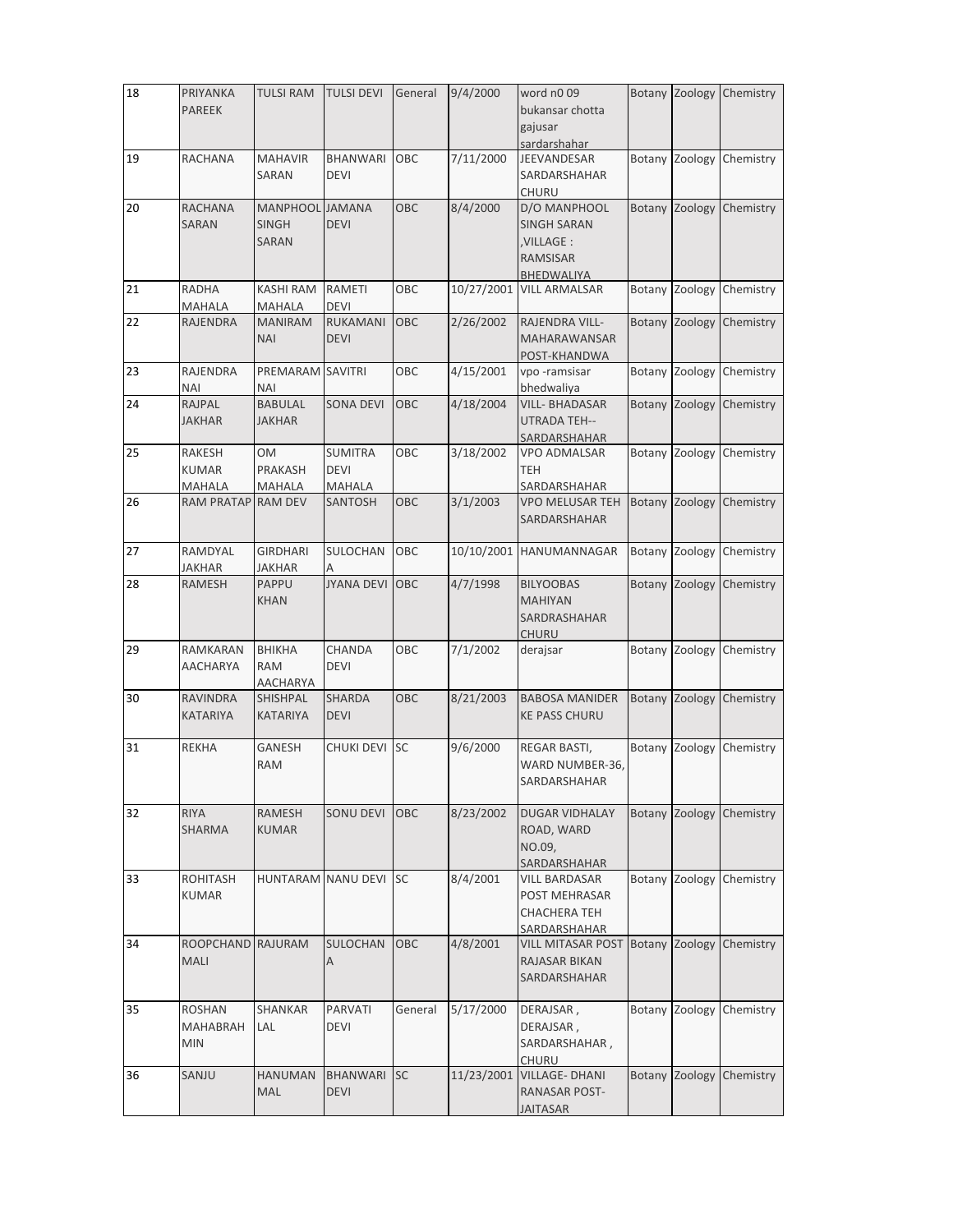| 37 | SANTOSH<br><b>KUMAR NAI</b>              | SHANKAR<br><b>LAL NAI</b>                      | DIPA DEVI                     | OBC        | 1/1/2000   | vpo punsisar teh<br>taranagar churu                                                          |        |                | Botany Zoology Chemistry |
|----|------------------------------------------|------------------------------------------------|-------------------------------|------------|------------|----------------------------------------------------------------------------------------------|--------|----------------|--------------------------|
| 38 | SAURBH<br>SAINI                          | <b>SURYA</b><br><b>PRAKASH</b><br><b>SAINI</b> | <b>SUMITRA</b><br><b>DEVI</b> | <b>OBC</b> | 12/1/2000  | NEAR-ROADWAYS<br><b>BUSSTAND</b><br>SARDARSHAHAR<br>WARD NO-17                               |        | Botany Zoology | Chemistry                |
| 39 | SHARDA<br>SARAN                          | <b>JAGDISH</b><br>PRASAD<br>SARAN              | <b>RESHMI</b><br><b>DEVI</b>  | OBC        | 6/5/2002   | <b>VPO-DHANI</b><br>PANCHERA THSHIL-<br>SARDARSHAHAR<br>DIST-CHURU<br>RAJASTHAN-331403       |        |                | Botany Zoology Chemistry |
| 40 | SHRAWAN<br><b>KUMAR DUDI RAM DUDI</b>    | <b>HUNTA</b>                                   | <b>LICHHMA</b><br><b>DEVI</b> | OBC        | 9/2/2002   | VILLAGE- NAINASAR Botany Zoology<br>POST- JAISANGSAR<br>TEH-<br>SARDARSHAHAR                 |        |                | Chemistry                |
| 41 | SHYAM<br>SUNDAR<br>SHARMA                | <b>BHAGIRATH</b><br>SHARMA                     | KALAWATI<br>DEVI              | General    | 10/10/2001 | WORD-08<br><b>BAKHOOSAR</b>                                                                  |        | Botany Zoology | Chemistry                |
| 42 | <b>SITA JANGIR</b>                       | <b>JAGDISH</b><br>PRASAD<br><b>JANGIR</b>      | <b>SOHANI</b><br><b>DEVI</b>  | OBC        | 8/6/2001   | <b>NEAR BAPA SEVA</b><br>SADAN SCHOOL<br>WARD NO 14<br>SARDARSHAHAHAR                        |        | Botany Zoology | Chemistry                |
| 43 | SNEHA<br>GURJAR                          | <b>RAM</b><br><b>KUMAR</b>                     | <b>MESHU</b><br>DEVI          | OBC        | 1/14/2000  | <b>NEAR</b><br>VISHWAKARMA<br>MANDIR, WARD<br><b>NO. 13</b>                                  |        | Botany Zoology | Chemistry                |
| 44 | SONU<br><b>KUMAR</b>                     | <b>BRAHMDUT</b><br>т                           | <b>BIMLA DEVI</b>             | General    | 12/9/2000  | bhawaldesar nohar                                                                            |        | Botany Zoology | Chemistry                |
| 45 | SONUDAS<br>SWAMI                         | <b>JETHDAS</b><br>SWAMI                        | BHANWARI<br><b>DEVI</b>       | OBC        | 9/17/1999  | SAWAI SANWAL,<br><b>SAWAI BADI</b>                                                           |        | Botany Zoology | Chemistry                |
| 46 | <b>SOYAL GAURI MAHBOOB</b>               | GAURI                                          | <b>RUKSANA</b><br><b>BANO</b> | OBC        | 5/2/2002   | <b>NEAR CHOUDHARY</b><br>H.R. SCHOOL,<br>WARD NO 19<br>SARDARSHAHAR                          | Botany | Zoology        | Chemistry                |
| 47 | SUGANA<br><b>RAM</b>                     | MALARAM                                        | AMARI DEVI SC                 |            | 7/2/2002   | s/o MALARAM<br>VILLAGE-ASASAR<br>TH.SARDARSHAHAR<br><b>CHURU</b>                             |        | Botany Zoology | Chemistry                |
| 48 | SUNIL<br>PRAJAPAT                        | D                                              | TARACHAN MIRA DEVI OBC        |            | 7/10/2001  | VPO MELUSAR TEH Botany Zoology Chemistry<br>SARDARSHAHAR                                     |        |                |                          |
| 49 | SURENDRA                                 | <b>BIRBAL</b><br>RAM                           | <b>KELA DEVI</b>              | SC         | 5/14/1999  | dhansiya                                                                                     |        | Botany Zoology | Chemistry                |
| 50 | SURENDRA<br><b>KUMAR</b><br><b>JYANI</b> | <b>TORU RAM</b>                                | SANTOSH<br><b>DEVI</b>        | OBC        | 12/10/1999 | <b>VILLAGE</b><br>CHAINPURA TH.<br>RATANGARH DISTT<br>CHURU RAJASTHAN                        | Botany | Zoology        | Chemistry                |
| 51 | <b>SUSHILA</b><br>SARAN                  | TEJPAL<br>SARAN                                | <b>SHANTI</b><br>SARAN        | OBC        | 10/11/2002 | <b>VILLAGE -</b><br>PUNSISAR CHHOTA<br>TEH<br>SARDARSHAHAR<br><b>DIST CHURU</b><br>RAJASTHAN |        | Botany Zoology | Chemistry                |
| 52 | <b>URMILA</b><br><b>BHARGAV</b>          | <b>BHARGAV</b>                                 | LABHU RAM KANTA DEVI OBC      |            | 8/10/2002  | VILLAGE - RANASAR Botany Zoology<br><b>BEEKAN TEH -</b><br>SARDARSHAHAR                      |        |                | Chemistry                |